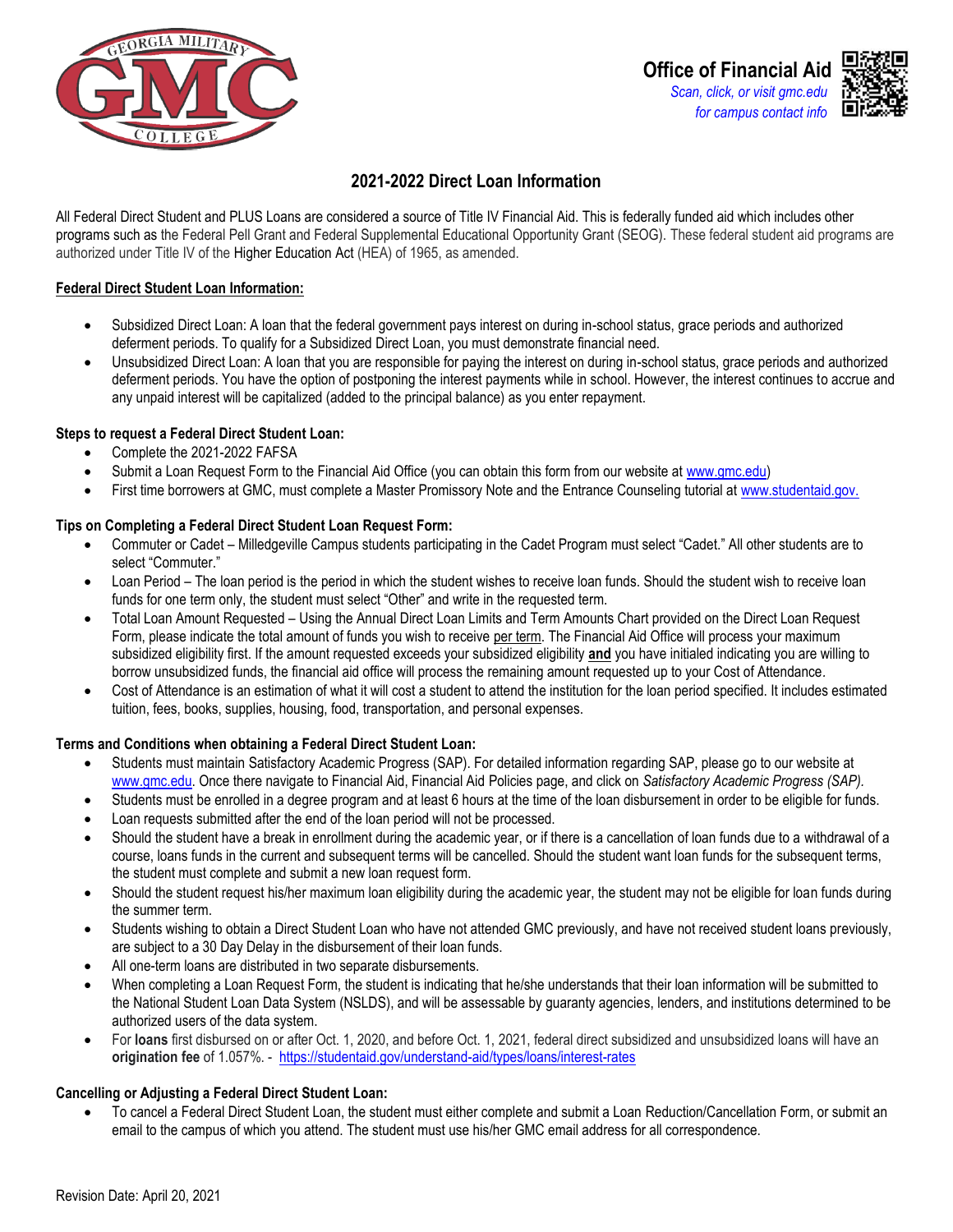| <b>Annual Student Loan Limits</b>                                                                                                  |                    |                                          |                                       |  |  |  |  |  |
|------------------------------------------------------------------------------------------------------------------------------------|--------------------|------------------------------------------|---------------------------------------|--|--|--|--|--|
| <b>Grade Level</b>                                                                                                                 | <b>Base Amount</b> | <b>Additional Unsubsidized Dependent</b> | Additional Unsubsidized *Independent  |  |  |  |  |  |
| Freshman (0-44 credit hours)                                                                                                       | \$3,500            | \$2,000                                  | \$6,000                               |  |  |  |  |  |
| Sophomore (45 + credit hours)                                                                                                      | \$4,500            | \$2,000                                  | \$6,000                               |  |  |  |  |  |
| *Additional unsubsidized independent loan amounts also apply to dependent students whose parents are not eligible for a PLUS Loan* |                    |                                          |                                       |  |  |  |  |  |
| <b>Aggregate Student Loan Limits</b>                                                                                               |                    |                                          |                                       |  |  |  |  |  |
| <b>Student Type</b>                                                                                                                |                    | <b>Total Amount</b>                      |                                       |  |  |  |  |  |
| Dependent Undergraduate                                                                                                            |                    | \$31,000                                 | No more than \$23,000 of which may be |  |  |  |  |  |
| Independent Undergraduate, Additional Degree<br>Undergraduate, or Post Baccalaureate Student                                       |                    | \$57,500                                 | Subsidized Funds.                     |  |  |  |  |  |

# **Federal Direct PLUS Loan Information:**

PLUS loans are federal loans that graduate or professional degree students and parents of dependent undergraduate students can use to help pay education expenses. The U.S. Department of Education makes Direct PLUS Loans to eligible borrowers through schools participating in the *Direct Loan* Program.

# **Steps to take as a parent to request a Federal Direct PLUS Loan:**

- The student must complete the 2021-2022 FAFSA
- The parent or guardian must submit a PLUS Loan Authorization Form found in the financial section of our website at [www.gmc.edu t](file://///gmc-mil-fil-013/Financial%20Aid/FAID/2021-2022/Forms/www.gmc.edu%20)o the Financial Aid Office.
- A review of the parent or guardian's credit history is required. The parent or guardian may complete this step by requesting a PLUS loan at [www.studentaid.gov.](http://www.studentaid.gov/) If the parent or guardian does not wish to complete this step online, GMC can complete this step on his/her behalf.
- If the parent or guardian is a first-time borrower at GMC, he/she must complete a Plus Master Promissory Note, found at [www.studentaid.gov.](http://www.studentaid.gov/)

## **Tips on Completing a Federal Direct PLUS Loan Authorization Form:**

- Be sure to distinguish which section is designated for the student and parent.
- Loan Period The loan period is the period in which the borrower wishes to provide loan funds for their student. Should the borrower wish to provide loan funds for one term only, the parent must select "Other" and write in the requested term.
- Excess Loan Funds: The borrower must either select Option A to disburse any PLUS Loan proceeds in excess of the student's account balance directly to the borrower, Or, Option B – to disburse any PLUS Loan proceeds in excess of the student's account balance directly to the student.
- Should the borrower wish to receive the excess loan funds directly and their address is different than that of the student's, then the borrower must complete the Address Section at the bottom of the PLUS Loan Authorization Form.

### **Terms and Conditions when obtaining a Federal Direct PLUS Loan:**

- The U.S. Department of Education is the *lender*.
- The borrower must not have an *adverse credit history*.
	- $\circ$  If the PLUS loan is denied based on an adverse credit history, the parent or guardian may secure an approved endorser or appeal based on extenuating circumstances. If the PLUS loan is subsequently approved after meeting one of these conditions, the parent must complete PLUS loan entrance counseling before funds can be disbursed. See [www.studentaid.gov](http://www.studentaid.gov/) for additional information.
- The maximum loan amount is the student's cost of attendance (determined by the school) minus any other financial aid received.
- The student must be enrolled at least half-time (6 credit hours) per quarter to be eligible.
- All funds will be credited to the student's account first, with any remaining balance refunded to either the parent or student.
- Only parents or step-parents are permitted to apply for a PLUS Loan.
- The borrower may cancel a portion or the entire PLUS Loan, even after the funds have been dispersed.
- When completing a PLUS Loan Authorization Form, the borrower is indicating that he/she understands that their loan information will be submitted to the National Student Loan Data System (NSLDS), and will be assessable by guaranty agencies, lenders, and institutions determined to be authorized users of the data system.
- Should the student have a break in enrollment, the borrower must complete a new PLUS Loan Authorization Form, and may be subject to a new credit check depending on the prior credit check's expiration date.
- For **parent plus loans** first disbursed on or after October 1, 2020, and before October 1, 2021, will carry an **origination fee** of 4.228%. <https://studentaid.gov/understand-aid/types/loans/interest-rates>

### **Cancelling or Adjusting a Federal Direct PLUS Loan:**

• To cancel a Federal Direct PLUS Loan, the borrower must complete and submit a Loan Reduction/Cancellation Form.